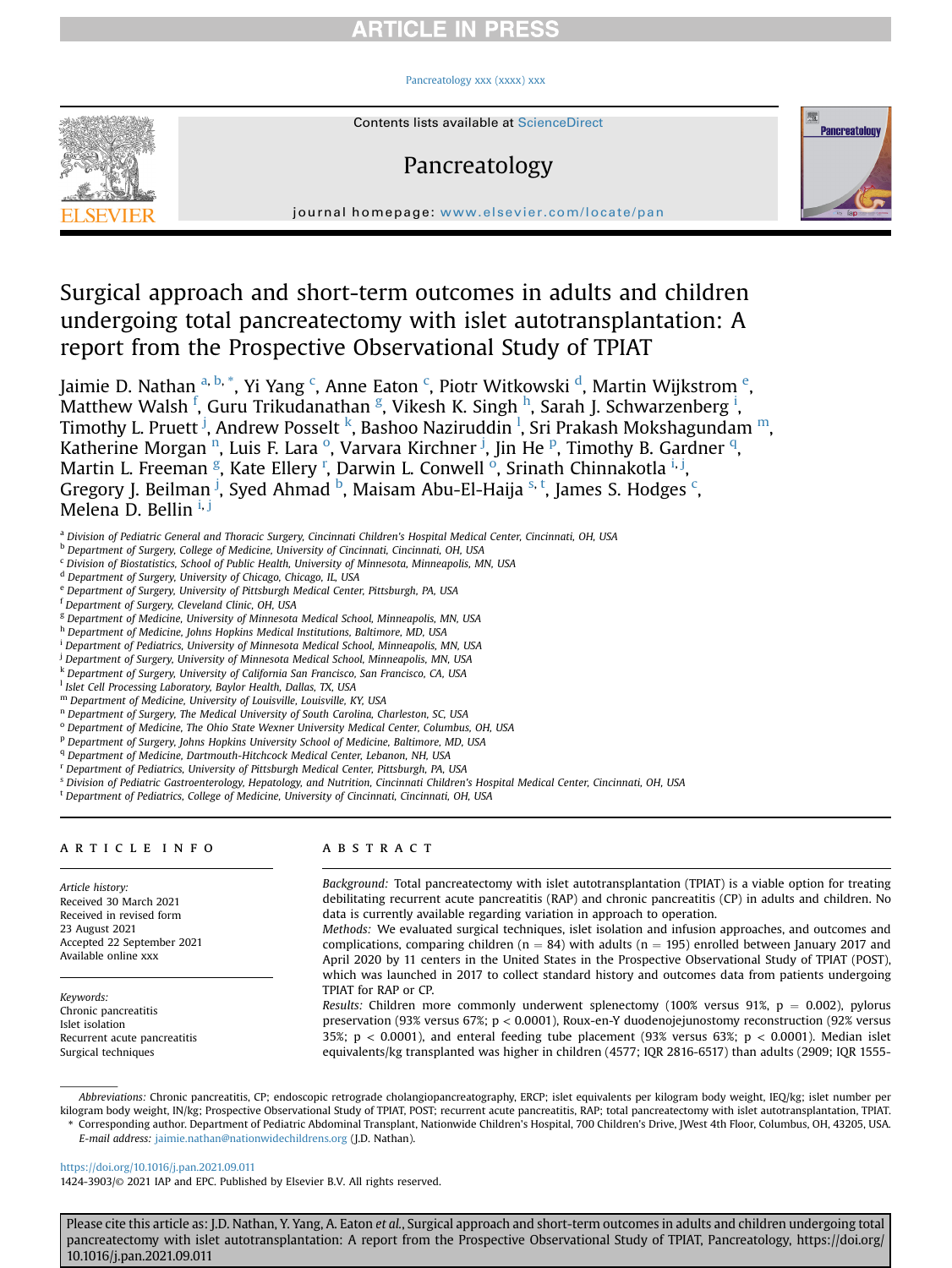Total pancreatectomy with islet autotransplantation

4479; p < 0.0001), with COBE purification less common in children (4% versus 15%; p = 0.0068). Median length of hospital stay was higher in children (15 days; IQR  $14-22$  versus 11 days; IQR  $8-14$ ; p < 0.0001), but 30-day readmissions were lower in children (13% versus 26%,  $p = 0.018$ ). Rate of portal vein thrombosis was significantly lower in children than in adults (2% versus 10%,  $p = 0.028$ ). There were no mortalities in the first 90 days post-TPIAT.

Conclusions: Pancreatectomy techniques differ between children and adults, with islet yields higher in children. The rates of portal vein thrombosis and early readmission are lower in children. © 2021 IAP and EPC. Published by Elsevier B.V. All rights reserved.

### 1. Introduction

For children and adults with recurrent acute pancreatitis (RAP) and chronic pancreatitis (CP) refractory to standard medical and endoscopic interventions, surgery may be considered to relieve pain and improve quality of life [[1,](#page-7-0)[2\]](#page-7-1). Conventional surgical options in patients with debilitating pancreatitis include both partial resections (e.g., Whipple procedure), surgical drainage procedures (e.g., modified Puestow procedure), and combination drainage-resection (e.g., Beger procedure, Berne procedure, Frey procedure). However, many patients do not have the anatomy (e.g., uniformly adequately dilated main pancreatic duct or inflammatory mass in head of pancreas) of disease to consider such conventional operations. Total pancreatectomy with islet autotransplantation (TPIAT) has gained traction in the United States for managing many of these cases  $[3-6]$  $[3-6]$  $[3-6]$ , particularly for children  $[7-11]$  $[7-11]$  $[7-11]$  $[7-11]$  and those with pancreatitis genetic risk factors  $[12,13]$  $[12,13]$  $[12,13]$  or a small (non-dilated) pancreatic duct [[14\]](#page-7-6). To date, most research in TPIAT has been reported from single institutions and retrospective in nature. Thus, in 2017, the multicenter Prospective Observational Study of TPIAT (POST) was launched to collect standard history and outcomes data from patients undergoing TPIAT for RAP or CP [\[15](#page-7-7)].

One aspect that has not been a focus of study to date is variation in approaches to operation. After total pancreatectomy is performed, continuity of the gastrointestinal and biliary tracts must be restored, and various approaches may be used to achieve this. For example, gastrointestinal reconstruction has been described with or without pylorus preservation, and early reports described end-to-end duodenoduodenostomy, while more recent literature largely describes Roux-en-Y reconstruction of the alimentary tract [[3,](#page-7-2)[9](#page-7-8)]. Surgical reconstruction may vary depending on the surgeon, the surgical center, and patient anatomy (e.g., if prior pancreatic or gastrointestinal surgery was performed). Splenectomy is most common, but not universal [[16,](#page-7-9)[17\]](#page-7-10). Overall, predominant approaches and variations have not been formally studied.

TPIAT is often preferred for children with debilitating RAP and CP who fail medical and endoscopic therapies  $[7-9]$  $[7-9]$  $[7-9]$ . Children have distinct considerations, including a high rate of pancreatitis genetic risk factors compared to adults, smaller body size, greater technical challenges in islet isolation, and higher caloric needs for growth  $[18-22]$  $[18-22]$  $[18-22]$  $[18-22]$  $[18-22]$ . These considerations may impact TPIAT approach or early post-operative course and complications.

Herein, we report surgical approaches to TPIAT and early postoperative course in patients enrolled in the multicenter POST study and undergoing TPIAT. The aims of these interim analyses were: (1) to describe surgical approaches to TPIAT used across major centers performing this procedure in POST; and (2) to compare TPIAT surgical approaches and early (30-day) surgical outcomes and complications in children and adult patients.

## 2. Methods

## 2.1. POST study

The Prospective Observational Study of TPIAT is a multicenter study with 13 centers performing TPIAT in the United States (11 centers contributing surgical data to these analyses). Patients are eligible if undergoing total or completion pancreatectomy for CP or RAP at a participating center. The decision to proceed to TPIAT is based on clinical criteria defined by each participating institution. Individuals undergoing only partial pancreatectomy with islet autotransplantation, total pancreatectomy without islet autotransplantation, or TPIAT for disease other than pancreatitis (e.g., tumor) are excluded. The POST study protocol has been described in detail elsewhere [\[15\]](#page-7-7). It was reviewed and approved by the Institutional Review Board at each site. Informed consent, or parental consent and patient assent as age appropriate, was obtained for each participant.

#### 2.2. Patient population for current analyses

POST is in process with continuing enrollment [[15\]](#page-7-7). This report includes participants who had completed TPIAT operation and had baseline and TPIAT surgical procedure data available in the POST database on April 14, 2020. The distribution of adults and children included in the current report is shown in Supplemental Table 1. This interim analysis was designed to describe pancreatectomy and islet infusion procedures and 30 day post-TPIAT surgical course in POST's first 279 participants, emphasizing adult ( $\geq$ 18 years of age) and pediatric (<18 years of age) subgroups.

### 2.3. Descriptive data

We collected descriptive data including demographics (age, sex, race) and pancreatitis history, including indications for TPIAT (CP and/or RAP), pancreatitis risk factors defined by the TIGAR-O criteria (Toxic/Metabolic, Idiopathic, Genetic, Autoimmune, Recurrent Pancreatitis, and/or Obstructive), and prior procedural interventions to treat pancreatitis including endoscopic retrograde cholangiopancreatography (ERCP), celiac or splanchnic nerve blocks, cholecystectomy, or other operations for CP (any of open sphincterotomy/sphincteroplasty, distal pancreatectomy, longitudinal pancreaticojejunostomy or variant (Frey), duodenumpreserving pancreatic head resection (Beger, Berne) or Whipple pancreatoduodenectomy).

### 2.4. Surgical procedure of TPIAT and data collection

Generally, total pancreatectomy involves resecting the entire pancreas while preserving blood supply to it as long as possible to reduce ischemia time, along with duodenectomy with variable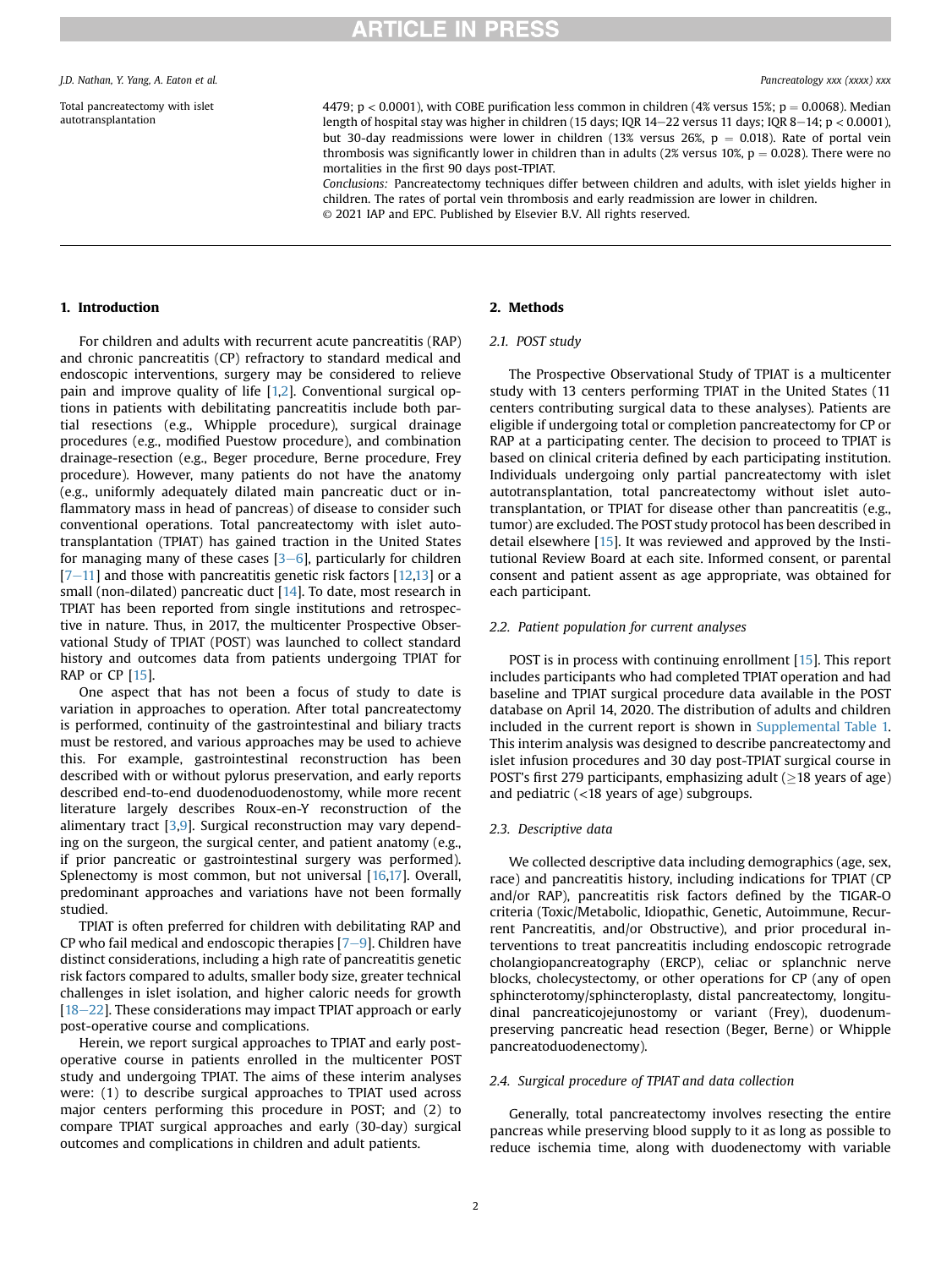# **RTICLE IN PRESS**

#### J.D. Nathan, Y. Yang, A. Eaton et al. Pancreatology xxx (xxxx) xxx

approaches to gastrointestinal reconstruction, reconstruction of the biliary tract, and (usually) splenectomy. The approach to certain aspects of the procedure, including reconstruction of gastrointestinal and biliary anastomoses, varies across institutions and surgeons performing the operation. Islets are isolated by enzymatic and mechanical digestion, with or without a COBE purification step [[23](#page-7-12)], and are transplanted intraportally, with secondary sites used based on the surgical team's clinical discretion, usually when concerns about tissue volume or elevated portal venous pressure prevent infusion of all islets intraportally.

We collected standardized data on surgical approach for each participant, including whether the operation was performed by open laparotomy versus laparoscopic, laparoscopic-assisted, or robotic approaches; whether splenectomy was performed; the approach to gastrointestinal reconstruction and whether TPIAT was pylorus-preserving; the approach to biliary reconstruction; and whether an enteral feeding tube was placed as part of the operation.

We also collected details on islet processing and isolation results including whether COBE purification was performed, number and mass of islets, tissue volume, and site(s) of islet infusion. Islet mass is quantified as islet equivalents (IEQ), a measure that accounts for islet number and islet size, standardizing islet size to  $150 \mu m$ . Islet number (IN) is the raw number of islets without adjusting for islet size/volume.

Post-operatively, we collected details on length of hospital stay, 30-day hospital readmission, and reoperation within 30 days. We also collected details on complications of interest after TPIAT agreed upon by the investigators before enrollment began. These included episodes of abdominal or wound infection requiring

#### <span id="page-2-0"></span>Table 1

Demographic characteristics and pancreatitis history before TPIAT.

procedural intervention, post-operative bleeding, thrombosis (any portal vein thrombosis, pulmonary emboli, and deep venous thrombosis), bile duct obstruction or leak, severe hypoglycemia (defined by loss of consciousness or seizure), and prolonged use of mechanical ventilation or vasopressors for blood pressure support more than 24 h after completion of TPIAT operation.

## 2.5. Statistical analyses

Summary data are summarized as median and interquartile range (IQR). Children and adults were compared using Fisher's exact test for categorical characteristics (e.g., sex, presence/absence of a given risk factor for pancreatitis) and two-sample t-tests for characteristics on continuous scales (e.g., age, final tissue volume). Statistical analyses were performed in R (version 3.6.2). In adult cohort subanalysis, outcomes were compared by type of gastrointestinal reconstruction using Fisher's exact test for categorical characteristics and one-way ANOVA for characteristics on continuous scales.

# 3. Results

## 3.1. Baseline characteristics

At the time of analyses, 279 patients enrolled in POST had completed the TPIAT operation ( $N = 195$  adults;  $N = 84$  children) ([Table 1](#page-2-0)). Sex, race, and ethnicity were similar in adults and children. Indications for proceeding with TPIAT reported by the surgical center were RAP (67% of children, 53% of adults;  $p = 0.035$ ) and/or chronic pancreatitis (87% of children, 85% of adults), with

| Variables                                | Adults ( $\geq$ 18 years) | Children $(<18y)$ | P-value  |
|------------------------------------------|---------------------------|-------------------|----------|
|                                          |                           |                   |          |
| N                                        | 195                       | 84                |          |
| Age, mean $\pm$ sd                       | $38.2 \pm 12.9$           | $11.4 \pm 4.1$    | < 0.0001 |
| Sex, $n$ $(\%)$                          |                           |                   | 0.79     |
| Male                                     | 74 (38%)                  | 30 (36%)          |          |
| Female                                   | 121 (62%)                 | 54 (64%)          |          |
| Race, $n$ $(\%)$                         |                           |                   | 0.39     |
| White/Caucasian                          | 177 (91%)                 | 79 (94%)          |          |
| Asian                                    | 4(2%)                     | 1(1%)             |          |
| Black/African American                   | 6(3%)                     | 1(1%)             |          |
| Native Hawaiian/Pacific Islander         | 2(1%)                     | 0(0%)             |          |
| American Indian/Alaska Native            | 0(0%)                     | 1(1%)             |          |
| Mixed race                               | 6(3%)                     | 1(1%)             |          |
| Don't know/declined to answer            | 0(0%)                     | 1(1%)             |          |
| Hispanic or Latino, n (%)                | 16 (8%)                   | 7(8%)             | 1.0      |
| Indication(s) for TPIAT, $n$ (%)         |                           |                   |          |
| <b>Recurrent Acute Pancreatitis</b>      | 102 (53%)                 | 56 (67%)          | 0.035    |
| Chronic Pancreatitis                     | 165 (85%)                 | 73 (87%)          | 0.85     |
| Risk Factors for Pancreatitis, n (%)     |                           |                   |          |
| Toxic/Metabolic                          | 40 (21%)                  | 1(1%)             | < 0.0001 |
| Idiopathic                               | 30 (16%)                  | 1(1%)             | 0.0001   |
| Genetic <sup>a</sup>                     | 94 (48%)                  | 70 (83%)          | < 0.0001 |
| Autoimmune                               | 2(1%)                     | 2(2%)             | 0.59     |
| Recurrent or Severe AP                   | 135 (70%)                 | 73 (87%)          | 0.0024   |
| Obstructive                              | 57 (30%)                  | 19 (23%)          | 0.31     |
| Prior Procedures for Pancreatitis, n (%) |                           |                   |          |
| <b>ERCP</b>                              | 150 (77%)                 | 65 (77%)          | 1.0      |
| Celiac or Splanchnic Nerve Block         | 76 (39%)                  | 5(6%)             | < 0.0001 |
| Cholecystectomy                          | 123 (63%)                 | 20 (24%)          | < 0.0001 |
| Open sphincterotomy                      | 8(4%)                     | 2(2%)             | 0.73     |
| Open pseudocyst drainage                 | 5(2.6%)                   | 1(1.2%)           | 0.67     |
| Lateral pancreaticojejunostomy           | 8(4%)                     | 2(2%)             | 0.73     |
| Whipple procedure                        | 14 (7%)                   | 0(0%)             | 0.007    |
| Distal pancreatectomy                    | 11 (6%)                   | 0(0%)             | 0.038    |

Abbreviations: TPIAT = total pancreatectomy with islet autotransplantation;  $AP =$  acute pancreatitis;  $CP =$  chronic pancreatitis; ERCP = endoscopic retrograde cholangiopancreatography.

<span id="page-2-1"></span>30% of adults did not have any genetic testing; all children had genetic testing.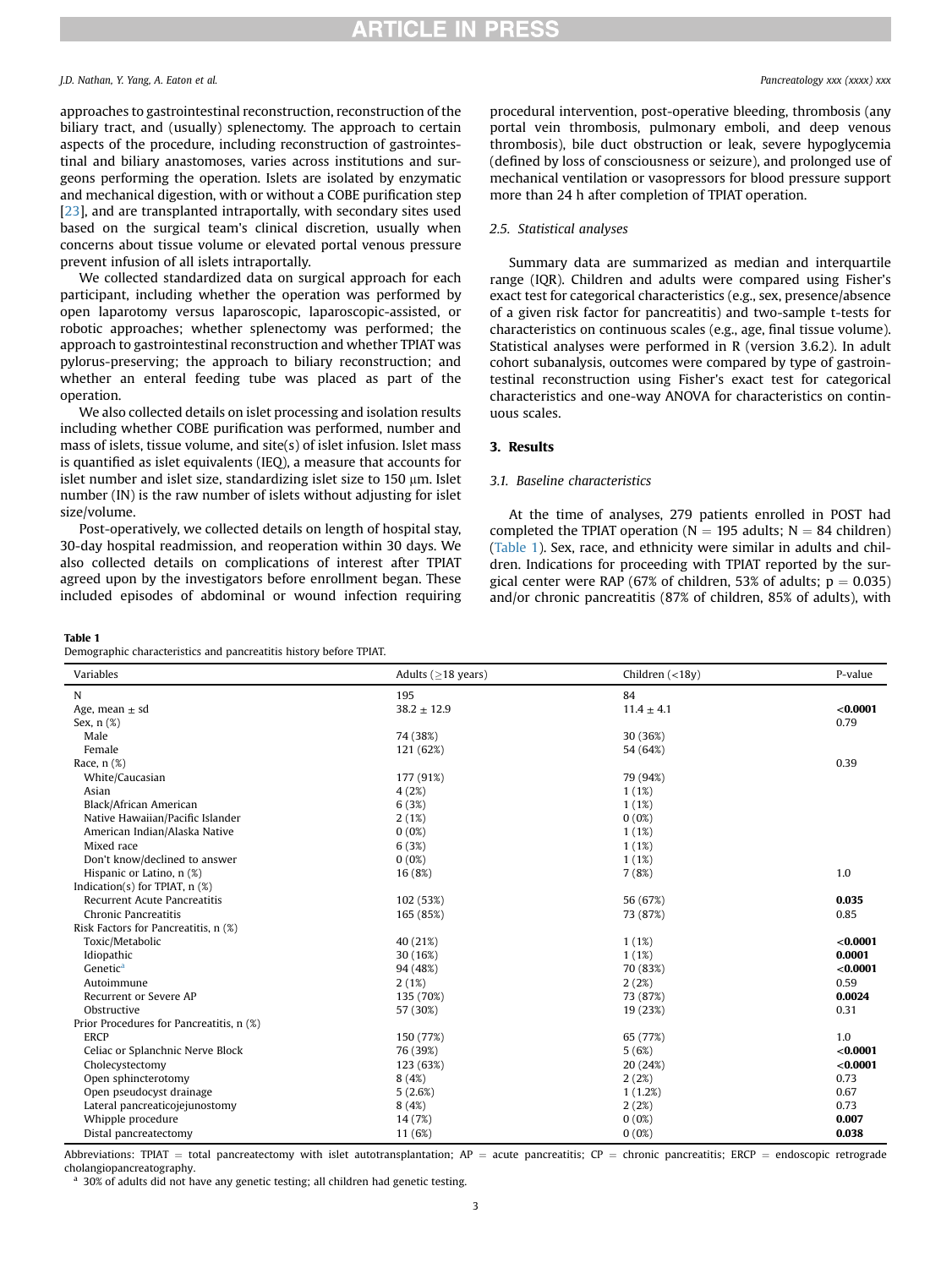many patients having both. Risk factors for pancreatitis were identified for most participants, with genetic risk factors (per the providers' testing) or prior recurrent or severe AP more often identified in children ( $p < 0.0001$  and  $p = 0.0024$ , respectively) and toxic/metabolic risk factors being more common in adults (p < 0.0001). Pancreatic disease was reported as "idiopathic" more commonly in adults (16%) than in children (1%;  $p = 0.0001$ ). However, genetic testing was not performed in 30% of adults. Prior ERCP was common in both children and adults, but adults were more likely to have a history of celiac or splanchnic nerve blocks  $(p < 0.0001)$  or cholecystectomy  $(p < 0.0001)$ . Although prior pancreatic operations were uncommon overall, adults were also more likely to have undergone a prior pancreatic operation for CP  $(p < 0.003)$ ; specifically, adults more frequently had undergone a Whipple procedure (14 (7%) adults vs 0 children,  $p = 0.007$ ) or distal pancreatectomy (11 (6%) adults vs 0 children,  $p = 0.038$ ) before TPIAT.

### 3.2. Surgical approach to total or completion pancreatectomy

[Table 2](#page-4-0) reports details of the pancreatectomy. Most procedures in adults and children were described as open pancreatectomy with small but statistically significant differences ( $p = 0.029$ ) in the approach to pancreatectomy in children and adults, with slightly more laparoscopic-assisted procedures in children, and with robotic procedures, though uncommon overall, performed only in adults. Completion pancreatectomy was more common in adults, reflecting greater likelihood of prior resection procedures than in children ( $p = 0.036$ ). In total pancreatectomy, the pancreas was more often resected in continuity (compared to split in situ) in adults ( $p = 0.0007$ ). Splenectomy was performed in 91% of adults and in 100% of children ( $p = 0.002$ ). The pylorus was preserved more often in pediatric procedures (93% vs 67% of adults,  $p < 0.0001$ ).

Reconstruction of the gastrointestinal tract was more varied in adult patients compared to children. Gastrointestinal continuity was restored by Roux-en-Y duodenojejunostomy in 92% of children, vs 35% of adults ( $p < 0.0001$ ). Biliary reconstruction was most often by choledochojejunostomy (74% of adults, 64% of children) or by hepaticojejunostomy (22% of adults, 35% of children) ( $p = 0.04$ ). Children more often had enteral feeding tubes placed during surgery (93% vs 63% of adults,  $p < 0.0001$ ), with gastrojejunal tubes more common in children ( $p < 0.0001$ ).

### 3.3. Islet isolation and transplant in children and adults

Children and adults had similar total islet equivalents transplanted ( $p = 0.37$ ) ([Table 3](#page-4-1)). However, children had a higher unadjusted islet number (IN,  $p = 0.009$ ) and greater islet mass and islet number relative to size (IEQ/kg and IN/kg) ( $p < 0.0001$  for both) compared to adults. COBE purification was rare but more common in adults (15% vs 4% of children,  $p = 0.0068$ ), and the median final pellet tissue volume (ml/kg body weight) did not differ between adults and children. All islets were transplanted exclusively intraportally in most participants (86% of adults, 85% of children,  $p = 0.85$ ), with part of the islet graft transplanted elsewhere in the abdominal cavity in the remainder. Microbial growth in the islet preparation was common and similar in both groups (35% of children, 42% of adults,  $p = 0.43$ ).

## 3.4. Post-TPIAT length of hospital stay and complications

The median post-operative hospital stay was 15 days (IQR 14–22) for children and 11 days (IQR 8–14) for adults ( $p < 0.0001$ ) ([Table 4\)](#page-5-0). However, children were less likely to be readmitted than adults (13% vs 26% of adults) ( $p = 0.018$ ). One or more reoperations were performed within 30 days after the TPIAT in 11% of adults and 7% of children ( $p = 0.39$ ). Complication profiles of the groups were similar except portal vein thrombosis occurred more often in adults (10% versus 2% of children,  $p = 0.028$ ). In subanalysis of adult patients, we found no significant differences between the four types of GI reconstruction, in terms of need for reoperation within 30 days, primary reason for reoperation, or length of hospital stay post-TPIAT. There were no mortalities in the first 90 days post-TPIAT.

#### 4. Discussion

Total pancreatectomy with islet autotransplantation has become a viable and effective therapy for both children and adults with CP or RAP who suffer debilitating pain and impaired quality of life despite maximal medical and endoscopic treatment in the absence of pancreatic anatomy and morphology to consider a conventional surgical option. To date, most studies of TPIAT have been single center retrospective reports, and no studies have been published describing variations in technical approaches to operation. Furthermore, we hypothesized that surgical approaches and outcomes and complications would differ between children and adults undergoing TPIAT, due to distinctive characteristics of pediatric patients. This is the first multicenter prospective study to report surgical approaches to TPIAT and the early post-operative course, with important differences identified between adults and children in pancreatectomy techniques, islet isolation approaches, and outcomes and complications. We found significant differences between adults and children in risk factors for pancreatitis and in prior procedures for managing CP and RAP. We also found that children more commonly underwent splenectomy, pylorus preservation, Roux-en-Y duodenojejunostomy reconstruction, and enteral feeding tube placement. Children had higher islet mass transplanted compared to adults. Finally, regarding early postoperative outcomes, while children had a longer median length of hospital stay for the index surgical admission, they were less often readmitted within 30 days and had a lower rate of portal vein thrombosis.

Risk factors for RAP and CP are known to differ between adult and pediatric patients, with genetic risk factors (e.g., PRSS1, SPINK1, CFTR, CTRC) more commonly reported in children. Over 80% of children in POST had at least one genetic risk factor for pancreatitis, which is consistent with the INSPPIRE (International Study Group of Pediatric Pancreatitis: In Search for a Cure) cohort, in which 73% of children with CP had at least one mutation in a pancreatitisrelated gene [[18\]](#page-7-11). Toxic/metabolic risk factors were much more frequently identified in our adults (21%) than in our children (1%), which is consistent with the high incidence  $(42-77%)$  of heavy alcohol use reported as the etiology of CP in adult studies [[24](#page-7-13)]. Note that while idiopathic CP has been reported commonly in adult studies [[24\]](#page-7-13) and we too report significantly more adults (16%) than children (1%) with "idiopathic" CP, it remains unclear whether this finding is related to differences in obtaining genetic testing or the number of variants available in testing panels chosen for evaluating adults with CP.

We found that before proceeding to TPIAT, adults were much more likely than children to have undergone celiac or splanchnic nerve blocks, cholecystectomy, and pancreatic operations for CP. While we do not have more granular data in POST about the group that underwent celiac and splanchnic nerve blocks, we speculate that its infrequent use in children (6%) compared to adults (39%) may relate to several factors, including limited expertise in endoscopic ultrasound (EUS) which is a safer and potentially more effective approach to celiac plexus blockade than radiologic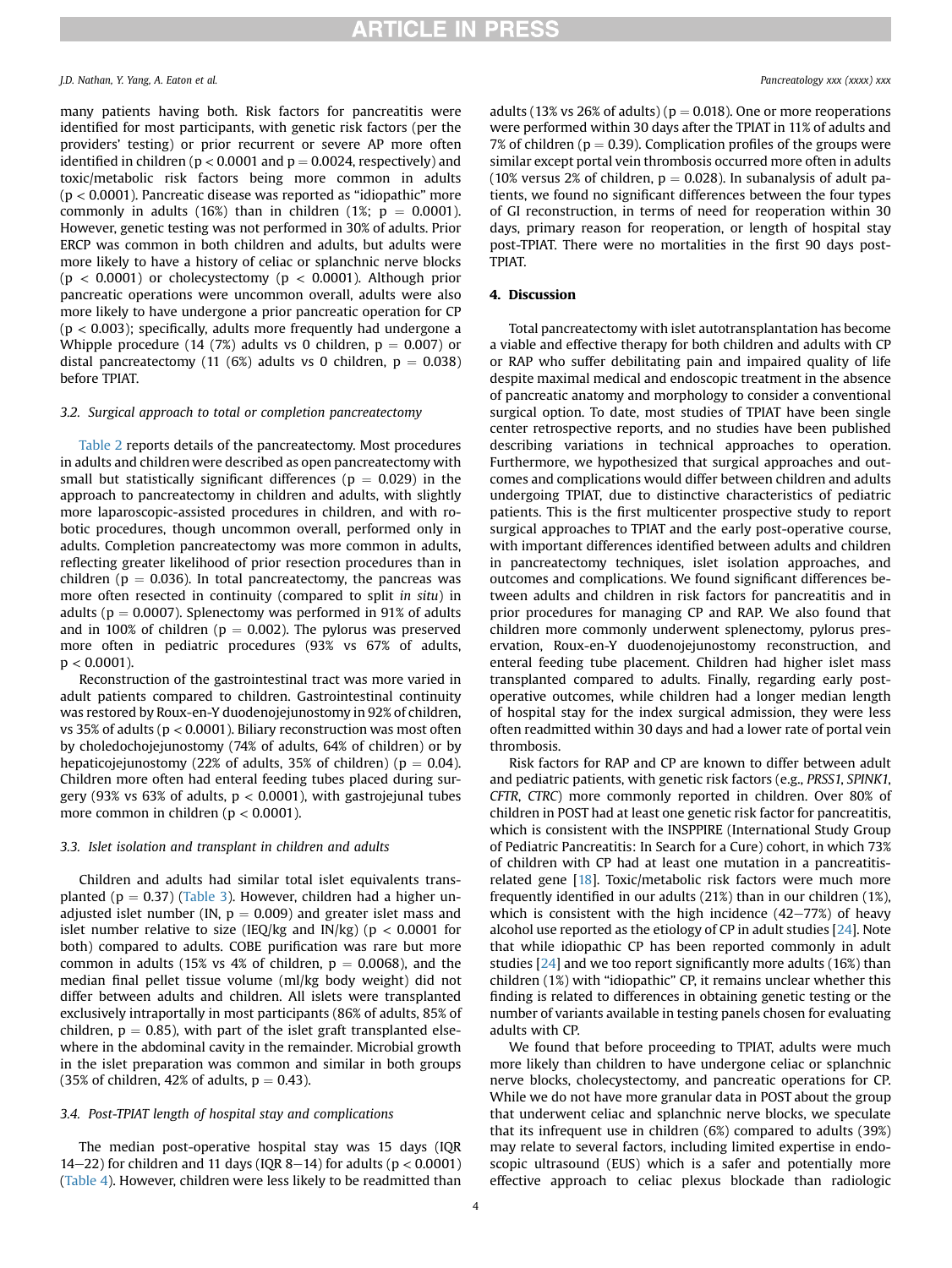# **ARTICLE IN PRESS**

## J.D. Nathan, Y. Yang, A. Eaton et al. Pancreatology xxx (xxxx) xxx

## <span id="page-4-0"></span>Table 2

Surgical approaches to TPIAT in POST participants.

| Variables                                  | Adults ( $\geq$ 18 years) | Children $(<18y)$ | P-value  |
|--------------------------------------------|---------------------------|-------------------|----------|
| N                                          | 195                       | 84                |          |
| Surgical Approach, n (%)                   |                           |                   | 0.029    |
| Open                                       | 142 (73%)                 | 65 (77%)          |          |
| Entirely laparoscopic                      | 1(1%)                     | $0(0\%)$          |          |
| Laparoscopic-assisted                      | 38 (19%)                  | 19 (23%)          |          |
| Robotic                                    | 14 (7%)                   | 0(0%)             |          |
| Completion and total pancreatectomy, n (%) |                           |                   | 0.036    |
| Completion                                 | 26 (13%)                  | 4(5%)             |          |
| Total                                      | 169 (87%)                 | 80 (95%)          |          |
| For Total pancreatectomy, n (%)            |                           |                   | 0.0007   |
| Performed in continuity                    | 96 (57%)                  | 27 (34%)          |          |
| Split                                      | 73 (43%)                  | 53 (66%)          |          |
| Splenectomy performed, n (%)               |                           |                   | 0.002    |
| Yes                                        | 177 (91%)                 | 84 (100%)         |          |
| N <sub>o</sub>                             | 18 (9%)                   | $0(0\%)$          |          |
| Pylorus preserved, n (%)                   |                           |                   | < 0.0001 |
| Yes                                        | 130 (67%)                 | 78 (93%)          |          |
| N <sub>o</sub>                             | 65 (33%)                  | 6(7%)             |          |
| GI reconstruction, n (%)                   |                           |                   | < 0.0001 |
| Roux-en-Y duodenojejunostomy               | 68 (35%)                  | 77 (92%)          |          |
| Roux-en-Y gastrojejunostomy                | 58 (30%)                  | 5(6%)             |          |
| Duodenoduodenostomy                        | 0(0%)                     | 0(0%)             |          |
| Duodenojejunostomy                         | 39 (20%)                  | 1(1%)             |          |
| Gastrojejunostomy                          | 30 (15%)                  | 1(1%)             |          |
| Biliary reconstruction, n (%)              |                           |                   | 0.04     |
| Choledochoduodenostomy                     | 9(5%)                     | 1(1%)             |          |
| Choledochojejunostomy                      | 144 (74%)                 | 54 (64%)          |          |
| Hepaticojejunostomy                        | 42 (22%)                  | 29 (35%)          |          |
| Enteral feeding tube placement, n (%)      |                           |                   | < 0.0001 |
| No feeding tube                            | 73 (37%)                  | 6(7%)             |          |
| Any feeding tube                           | 122 (63%)                 | 78 (93%)          |          |
| Type of enteral feeding tube, $n$ (%)      |                           |                   | < 0.0001 |
| Gastrojejunostomy Tube                     | 68 (56%)                  | 77 (99%)          |          |
| Direct Jejunostomy Tube Only               | 23 (19%)                  | 0(0%)             |          |
| Gastrostomy Tube Only                      | 10(8%)                    | 0(0%)             |          |
| Both Gastrojejunostomy and Jejunostomy     | 1(1%)                     | 1(1%)             |          |
| Nasojejunal Tube                           | 20 (16%)                  | $0(0\%)$          |          |

#### <span id="page-4-1"></span>Table 3

Characteristics of the islet graft and islet infusion in children and adults in POST.

| Variables                                                      | Adults ( $\geq$ 18 years) | Children $(<18y)$      | P-value  |
|----------------------------------------------------------------|---------------------------|------------------------|----------|
| N                                                              | 195                       | 84                     |          |
| COBE purification performed, n (%)                             |                           |                        | 0.0068   |
| Yes                                                            | 29 (15%)                  | 3(4%)                  |          |
| N <sub>0</sub>                                                 | 166 (85%)                 | 81 (96%)               |          |
| Final tissue volume (mL)/kg                                    | $0.12(0.07 - 0.23)$       | $0.13(0.06 - 0.20)$    | 0.89     |
| Total Transplanted, All Sites, median (IQR)                    |                           |                        |          |
| Total IEO                                                      | 215000 (130263-345771)    | 216875 (132850-272475) | 0.37     |
| Total IN                                                       | 213000 (113200-356650)    | 276000 (187800-425625) | 0.0094   |
| Total IEQ/kg                                                   | 2909 (1555-4479)          | 4577 (2816-6517)       | < 0.0001 |
| Total IN/kg                                                    | 2670 (1514-4784)          | 6355 (3757-9520)       | < 0.0001 |
| All Islets Infused Intraportally, n (%)                        |                           |                        | 0.85     |
| Yes                                                            | 167 (86%)                 | 71 (85%)               |          |
| No, extrahepatic site used                                     | 28 (14%)                  | 13 (15%)               |          |
| Islet Mass and Number Transplanted Intraportally, median (IQR) |                           |                        |          |
| Intraportal IEQ                                                | 203796 (111412-325149)    | 185795 (127375-253687) | 0.31     |
| Intraportal IN                                                 | 190842 (100900-321700)    | 258500 (171000-365175) | 0.0087   |
| Intraportal IEQ/kg                                             | 2740 (1439-4360)          | 4050 (2594-6152)       | < 0.0001 |
| Intraportal IN/kg                                              | 2524 (1315-4304)          | 5466 (3504-9293)       | < 0.0001 |
| Other site(s) where islets were infused, $n$ (%)               |                           |                        |          |
| Peritoneal cavity                                              | 13 (7%)                   | 13 (15%)               | 0.025    |
| Omental                                                        | 8(4%)                     | 2(2%)                  | 0.73     |
| Other (pre-peritoneal = 6, mesentery = 1)                      | 7(4%)                     | $0(0\%)$               | 0.11     |

Abbreviations: IQR = interquartile range (Q1- Q3), IEQ = islet equivalents, IN = islet number, IEQ/kg = islet equivalents per kilogram body weight, IN/kg = islet number per kilogram body weight.

guidance (i.e., computed tomography) [[25](#page-7-14)], and the limited efficacy and varying duration of effect of celiac nerve blocks for managing pain in CP  $[26-28]$  $[26-28]$  $[26-28]$  $[26-28]$ .

A prior pancreatic operation for CP was also significantly more common in adults in our study, and this likely relates to differences in the anatomy and morphology of disease in adults versus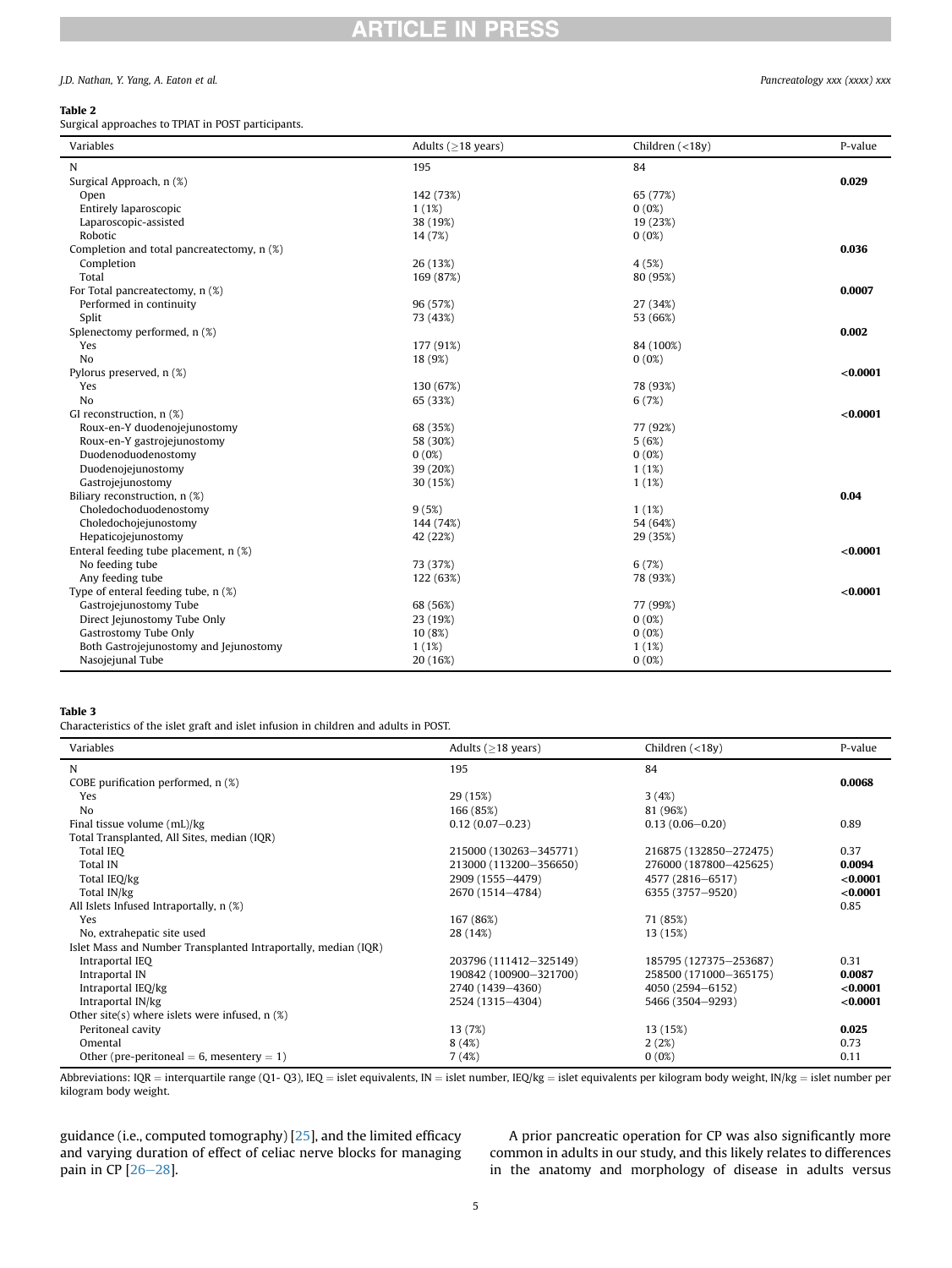# **RTICLE IN PRESS**

#### J.D. Nathan, Y. Yang, A. Eaton et al. Pancreatology xxx (xxxx) xxx

#### <span id="page-5-0"></span>Table 4

Hospital length of stay and pre-specified complications within 30 days after TPIAT.

| Variables                                                            | Adults $($ >18 years) | Children $(<18v)$ | P-value  |
|----------------------------------------------------------------------|-----------------------|-------------------|----------|
| N                                                                    | 195                   | 83                |          |
| Length of stay after TPIAT, median (IQR)                             | $11(8-14)$            | $15(14-22)$       | < 0.0001 |
| Readmission within 30 days of TPIAT, n (%)                           |                       |                   | 0.018    |
| Yes                                                                  | 51 (26%)              | 11 (13%)          |          |
| N <sub>0</sub>                                                       | 144 (74%)             | 72 (87%)          |          |
| Required reoperation within 30 days of TPIAT, n (%)                  |                       |                   | 0.39     |
| Yes                                                                  | 22 (11%)              | 6(7%)             |          |
| N <sub>o</sub>                                                       | 170 (89%)             | 77 (93%)          |          |
| Number of reoperations, mean $\pm$ sd                                | $1.2 \pm 0.5$         | $1.2 \pm 0.4$     | 0.94     |
| Primary reason for reoperations, n (%)                               |                       |                   | 0.30     |
| Bleeding                                                             | 6(27%)                | 2(33%)            |          |
| Infection                                                            | 6(27%)                | 0(0%)             |          |
| Small bowel obstruction                                              | 3(14%)                | 1(17%)            |          |
| Bile leak                                                            | $0(0\%)$              | 1(17%)            |          |
| Anastomotic leak                                                     | 3(14%)                | 0(0%)             |          |
| Other                                                                | 4(18%)                | 2(33%)            |          |
| Predefined complications of interest, within 30 days of TPIAT, n (%) |                       |                   |          |
| Abdominal infection requiring operative drainage                     | 7(4%)                 | $0(0\%)$          | 0.11     |
| Abdominal infection requiring IR drainage                            | 9(5%)                 | 3(4%)             | 1.00     |
| Bleeding requiring second surgery                                    | 6(3%)                 | 2(2%)             | 1.00     |
| Bile duct obstruction                                                | 2(1%)                 | 1(1%)             | 1.00     |
| Bile duct leak                                                       | 2(1%)                 | 1(1%)             | 1.00     |
| Portal vein thrombosis                                               | 20 (10%)              | 2(2%)             | 0.028    |
| Severe hypoglycemia                                                  | 0(0%)                 | 0(0%)             | 1.00     |
| Wound infection requiring drainage                                   | 6(3%)                 | 2(2%)             | 1.00     |
| Mechanical ventilation required >24 h post-TPIAT                     | 5(3%)                 | 1(1%)             | 0.67     |
| Vasopressor support required $\geq$ 24 h post-TPIAT                  | 5(3%)                 | 5(6%)             | 0.17     |
| Pulmonary embolism                                                   | 1(1%)                 | 0(0%)             | 1.00     |
| Deep venous thrombosis                                               | 5(3%)                 | 0(0%)             | 0.33     |

Abbreviations: TPIAT = total pancreatectomy islet autotransplantation; IQR = interquartile range (Q1- Q3); IR = interventional radiology.

30 day complications data not yet available for 1 participant at time of report.

children. Adults more commonly present with either a diffusely uniformly dilated main pancreatic duct (i.e., large duct disease), which may be amenable to surgical drainage (e.g., modified Puestow longitudinal pancreaticojejunostomy, Frey procedure), or an inflammatory mass in the head of the pancreas, which may be amenable to a pancreatic head resection (e.g., Whipple pancreatoduodenectomy, Beger procedure, Berne procedure) [\[29\]](#page-7-16). Prior Whipple was only reported in adult participants in our cohort. Other surgical procedures may be avoided in children because the response to surgical drainage procedures or partial pancreatic resection is unpredictable and suboptimal in pediatric patients harboring a genetic risk factor for CP [[30](#page-7-17)].

The predominant technical approaches to the TPIAT operation have not been previously reported and variations likely exist depending on the individual surgeon, institutional practice, and patient anatomy (i.e., previous operations). While most TPIATs in both adults and children in POST have been performed using open laparotomy, minimally invasive techniques were used in about 25% of patients. A few small studies have reported the safety and feasibility of minimally invasive approaches to TPIAT including full laparoscopy [\[31\]](#page-7-18), laparoscopic-assistance [[32](#page-7-19)], and roboticassistance [[33](#page-7-20)]. The nuances of the TPIAT operation are highly complex, including the critical importance of preserving arterial and venous flow to reduce warm ischemia to the islets during the pancreatic dissection phase and the hazardous retroperitoneum that often exists after many years of recurrent inflammatory attacks, leading to significant scarring, and after prior pancreatic operations. Thus, several questions remain unanswered regarding minimally invasive approaches to TPIAT, including patient selection, overall risk-benefit ratio, and cost. Two studies used a larger incision for dissection or for extraction of the specimen from the abdomen [\[32,](#page-7-19)[33](#page-7-20)], and one study reported higher rates of mechanical complications in a laparoscopic-assisted group compared to a matched open TPIAT group [\[32](#page-7-19)]. These factors require more rigorous study to determine the overall benefit of minimally invasive approaches for TPIAT.

We have reported several technical differences between adults and children in specific components of the TPIAT operation. In 9% of adult patients, the spleen was preserved during operation, while splenectomy was performed in all pediatric patients. From a technical perspective, because the body and tail of the pancreas share blood supply with the spleen, preservation of the spleen with sacrifice of the splenic artery and vein may cause areas of splenic infarction and resultant significant left upper quadrant pain and even splenic abscess. Thus, while not universal [\[16](#page-7-9)[,17](#page-7-10)], splenectomy is performed during TPIAT in most patients at most centers. The lower rate of splenectomy in adults may reflect differences in standard protocols of the treating centers, rather than considerations related to patient age.

The approach to alimentary tract reconstruction also differs between children and adults with pyloric preservation and Rouxen-Y duodenojejunostomy more commonly performed in children. Gastrointestinal reconstruction in TPIAT has evolved, as early TPIATs were commonly performed with a duodenoduodenostomy anastomosis and a choledochoduodenostomy anastomosis in the proximal duodenum [\[34\]](#page-7-21). A high rate of bile reflux gastritis and ascending cholangitis in patients undergoing this reconstruction led to changes in approach to mitigate these complications. Recently, single center studies have begun reporting gastrointestinal symptoms in patients who have undergone TPIAT. While one retrospective study [\[35\]](#page-7-22) reported pylorus preservation had no negative impact on delayed gastric emptying or nutritional outcomes of TPIAT, other studies found a 36% prevalence of delayed gastric emptying with associated increased length of hospital stay [[36](#page-7-23)] and overall high rates of chronic gastrointestinal dysmotility [[37\]](#page-7-24) following TPIAT. However, this may not be due to the procedure alone, as opioids, other medications, or previous operations may also be associated with delayed gastric emptying. As these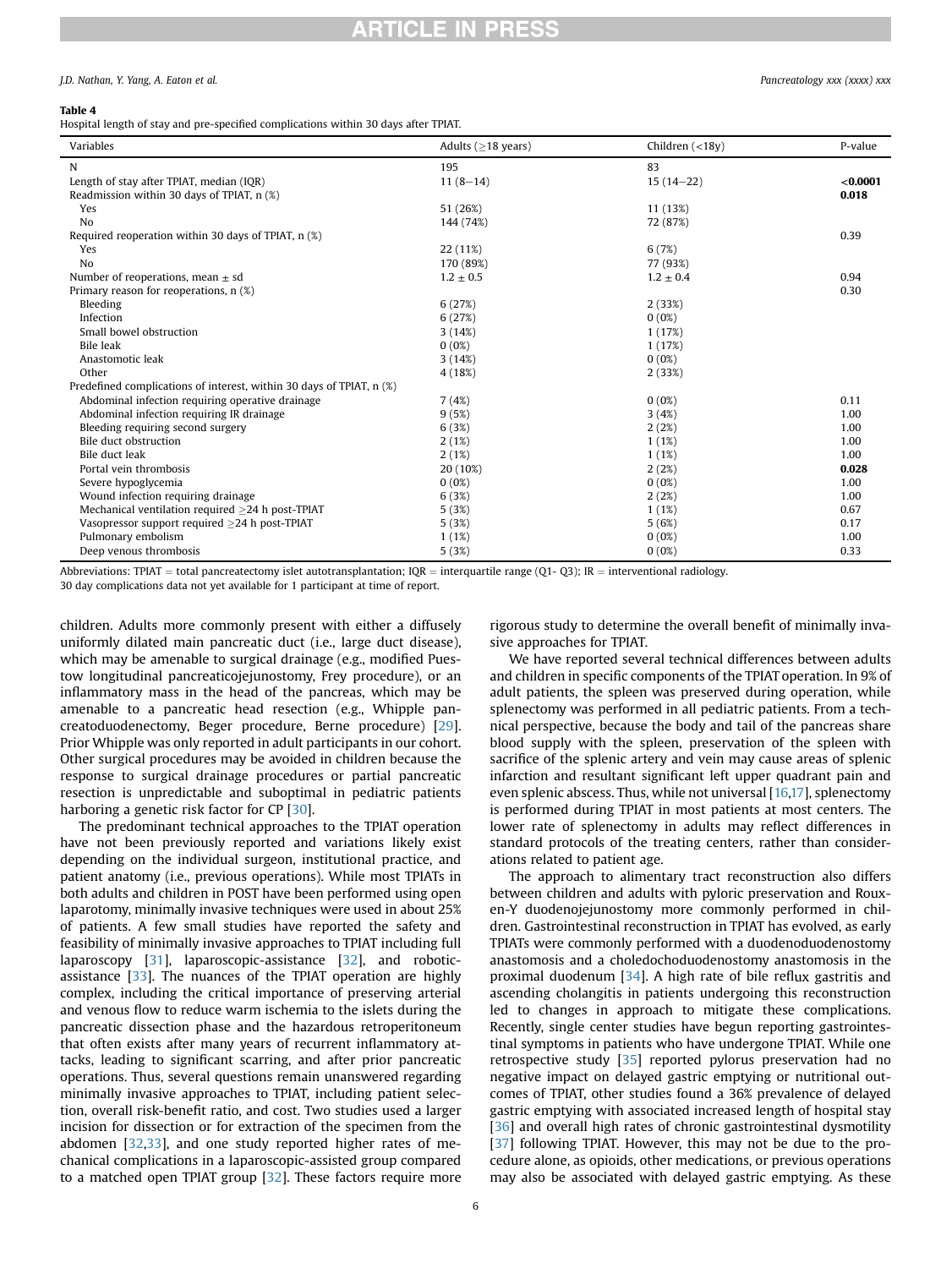studies have been descriptive and retrospective with small sample sizes, the POST study offers the opportunity to evaluate the clinical implications of different approaches to alimentary tract reconstruction in adults and children undergoing TPIAT. Finally, we found that children undergoing TPIAT in POST were much more likely than adults to have an enteral feeding tube placed at the time of operation. Whether this is related to greater concern for underlying nutritional compromise, higher risk of postoperative delayed gastric emptying, or surgeon/center preference requires further elucidation.

While the primary goal of TPIAT is relief from debilitating pain and improvement in quality of life, the secondary goal is glycemic control and islet function. Islet mass, defined as islet equivalents per kilogram body weight (IEQ/kg), is a strong predictor of insulin independence following TPIAT [\[3,](#page-7-2)[7\]](#page-7-3). Specific protocols have been published to optimize isolation of islets from the pancreas of a young patient (as islets from children are more heavily embedded in surrounding exocrine tissue) [\[21\]](#page-7-25), and use of COBE purification has generally been indicated in clinical scenarios in which the pellet tissue volume is substantial enough (>0.25 ml/kg body weight) to increase the risk of portal vein thrombosis [[38](#page-7-26)]. We have reported that COBE purification was more commonly performed in adults than in pediatric patients. However, it is unclear whether this is due to a higher incidence of elevated (>0.25 ml/kg body weight) prepurification tissue pellet volumes in adults, or to center-specific preferences, as some centers do not perform COBE purification under any circumstance due to concern about loss of islets during purification and about higher costs. The interquartile range for pellet volume in children suggests that most had tissue volumes below the portal vein thrombosis risk threshold, despite infrequent COBE use. Our finding of higher median IEQ/kg transplanted in children compared to adults is consistent with a previous large single center study reporting higher islet yields in pediatric patients [\[3](#page-7-2)]. Numerous factors have been associated with lower islet yield in TPIAT, including longer disease duration [\[39\]](#page-7-27), greater degree of parenchymal fibrosis [\[40\]](#page-7-28), and prior pancreatic operation [[41,](#page-7-29)[42](#page-7-30)]. However, such analyses are beyond the scope of this interim report of POST. Future studies from POST will report on insulin independence and overall glycemic control.

TPIAT is a highly complex operation with significant morbidity risk, and it requires a multidisciplinary care team to assure safe preoperative preparation and optimal outcomes. We found that pediatric patients had longer hospital stays for the index surgical admission but a lower rate (13%) of readmission within 30 days compared to adults (26%). Although not evaluated in this study, multiple factors can contribute to a longer hospital stay in children undergoing TPIAT (e.g., complexities of care, predetermined protocolized intensive care unit stay, extended discharge teaching, availability of local facilities for discharge), but longer stay is not clearly related to overall complications of interest or need for reoperation, neither of which differed between adults and children. While reasons for readmission are likewise not available in this study, a recent retrospective study of adult TPIAT patients reported a similar 30-day readmission rate of 25% [\[43\]](#page-7-31). That study found that the most common reasons for early readmission included gastrointestinal complaints (e.g., delayed gastric emptying) and surgical site infections.

We found that the portal vein thrombosis rate was higher in adults (10%) compared to children (2%). This low rate of portal vein thrombosis in children is consistent with several reports [\[7,](#page-7-3)[9\]](#page-7-8) documenting the rarity of this complication in children undergoing TPIAT despite an inherent concern about the small caliber of vessels. Several factors may contribute to risk of thrombotic complications following TPIAT, including the chronic inflammatory state related to the underlying pancreatitis, the operation's extended

length, and the instant blood-mediated inflammatory reaction induced by islet autotransplantation [[44](#page-7-32)]. Whether differences between adults and children in these prothrombotic factors account for the higher rate of portal vein thrombosis in adults is unclear. The POST study will provide a unique opportunity to evaluate the impact of complications on quality of life after TPIAT and on islet function.

Despite the significant findings of this multicenter prospective report on TPIAT, it has several limitations. As it is a multicenter study, institutional practices vary regarding patient selection and postoperative care algorithms and protocols, but the goal of the prospective registry is to capture and critically evaluate the landscape of current clinical practices to determine which should be adopted or abandoned. Because children are seen more commonly at several centers in POST, we cannot entirely separate the impact of age from the impact of surgical centers; none-the-less, these data still reflect current practice differences in pediatric versus adult TPIAT in the United States. Some data elements are not collected (e.g., items that may impact intraoperative decision-making such as portal pressures), which may affect analysis and interpretation of results. The list of complications of interest was generated before POST began and other complications that may be of interest are not currently being captured (e.g., delayed gastric emptying, intestinal anastomotic leak not requiring surgical intervention). This is an interim analysis and patients are still enrolling in POST, so the present study's findings may change with the study's full enrollment. Variation between centers in numbers of patients enrolled (i.e., high versus low volume) may result in bias due to center effects. Finally, due to the low number of complications in this cohort, the study may be underpowered to detect significant differences.

In conclusion, this is the first prospective multicenter report to describe surgical techniques and approaches to TPIAT in patients with debilitating RAP and CP and to compare adults and children undergoing the operation. In patients undergoing TPIAT enrolled in POST, children more commonly underwent splenectomy, pylorus preservation, Roux-en-Y duodenojejunostomy reconstruction, and enteral feeding tube placement, and they received a greater median number of IEQ/kg. Median length of hospital stay was higher in children, but the early readmission rate was higher in adults. Portal vein thrombosis was more frequent in adults than in children, but other complications were similar. The long-term implications of these differences between adults and children undergoing TPIAT will be elucidated in future reports from POST.

## Data availability statement

Data are available from the corresponding author upon reasonable request.

## Declaration of competing interest

MDB discloses the following: research support from Viacyte and Dexcom; advisory role (DSMB) for Insulet. LFL discloses the following: research support from Abbvie, consultant for Abbvie, speaker for Abbvie and Nestle. SJS discloses funding from Gilead and UpToDate. VKS is a consultant for Abbvie and Nestle, and he receives research support from Orgenesis and Theraly.

### Acknowledgments

Source of Funding: Prospective Observational Study of TPIAT (POST) consortium, supported by the National Institutes of Diabetes and Digestive and Kidney Diseases (NIDDK, R01-DK109124, PI Melena Bellin).